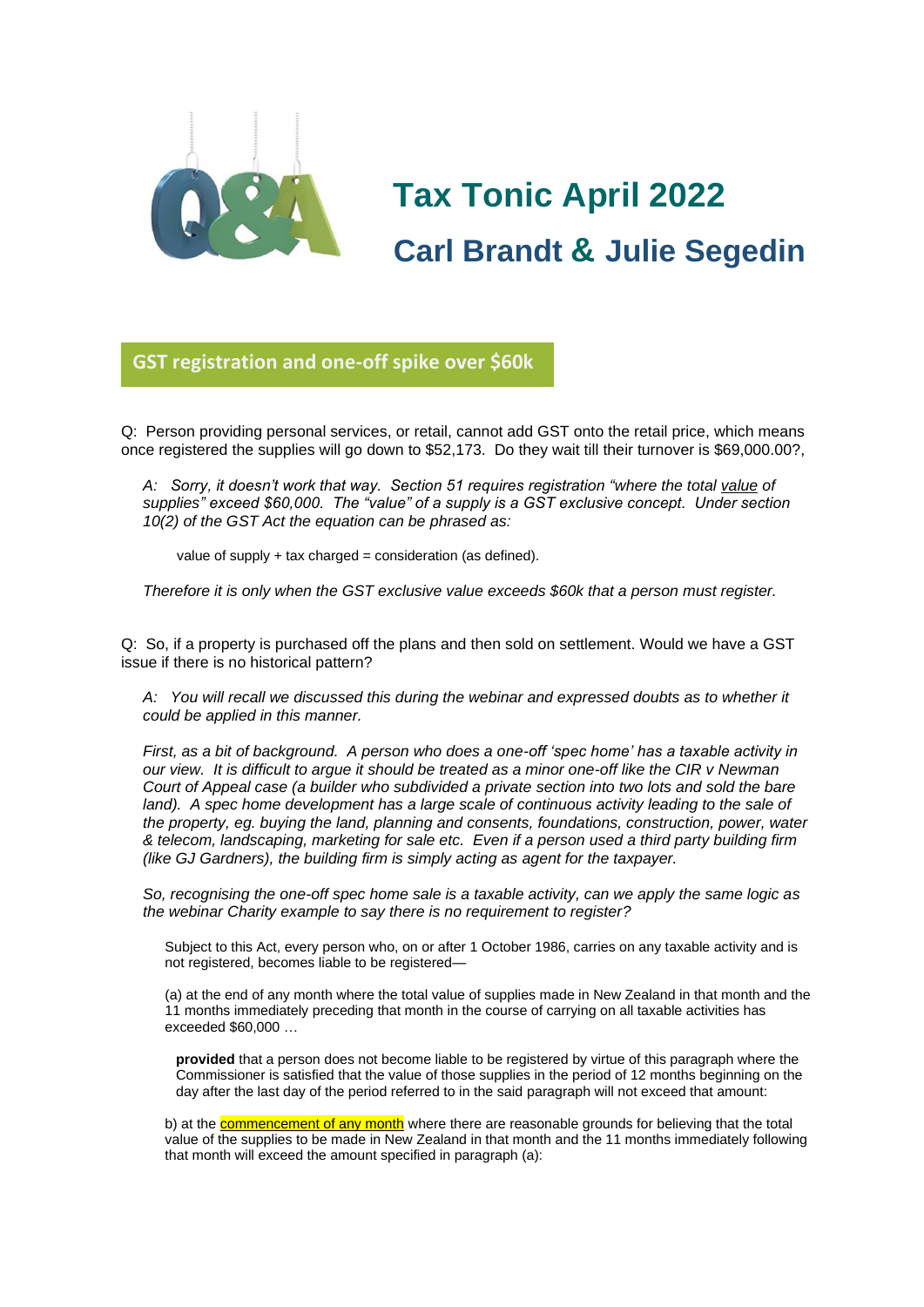*Remember, the HandsUp charity example bought and sold the house in Nov 2021.*

*The "commencement of any month" in (b) is not necessarily Nov 2021, but it could be implied that you have to apply the test to all possible months ie. a kind of rolling test, not just picking one month. Under this approach, if we use November we are already over \$60 either going back 11 months or forward 11 months, which would mean the Charity has to register 1 Nov.* 

*The wording is ambiguous. As discussed in our webinar, if (b) can be interpreted to include November, what is the point of the Proviso?*

#### *Drummond case*

*In C of IR v Drummond (1998) the High Court held GST registration was not required for the sale of a forest. Because the trust had sold the forestry earlier than was intended (ie before the trees had reached maturity), the sale was the cessation of a taxable activity, rather than the termination of a taxable activity in terms of s 6(2) as it was worded at the time.*

*The case was also about the registration rule in s 51(1)(c), where registration is not required if the value of supplies exceeds \$60k because the scaling down, or cessation, of business.*

*Following this case, the Govt amended s 6(2) to include within the definition of a "taxable activity" anything done in connection with the beginning, ending or premature ending of a taxable activity.*

*The facts in Drummond were that the Trust decided to sell the forest before maturity. To enable this, the Trust undertook a subdivision of the farm into three lots comprising 72.84 hectares (Lot 1 – the forest), 29.65 hectares (Lot 2), 12.25 hectares (Lot 3). Tenders were called for the sale of all three lots, or any one. As a result a tender was received from a buyer for the 72.84 hectare Lot 1, and the tender was accepted in the sum of \$464,625.00. Settlement occurred in October 1992.*

*The judge in Drummond said:*

"Section 51(1)(b) would clearly apply in this case because of the total value of the supplies involved. Nevertheless it is subject to the proviso contained in s 51(1)(c).

*Unfortunately the judge did not discuss the proviso to s 51(1)(a) and how this should interrelate with (b). The judge's statement that (b) "would clearly apply" suggests that in our webinar HandsUp Charity is liable to be registered.*

#### *Summary*

*We seem to have opened a can of worms!!* 

*Our HandsUp Charity example and the above one-off "spec home" example could be contentious if we decided they didn't need to register and IRD reviewed. We think the likely IRD view it to pick any month, and going 11 months back including that month, and then forward 11 months including that month.*

*This would catch the HandsUp and spec home scenarios, and would have the same result as Drummond after the Govt amendments to s 6(2).*

*The following diagram helps illustrate the "safe" interpretation.*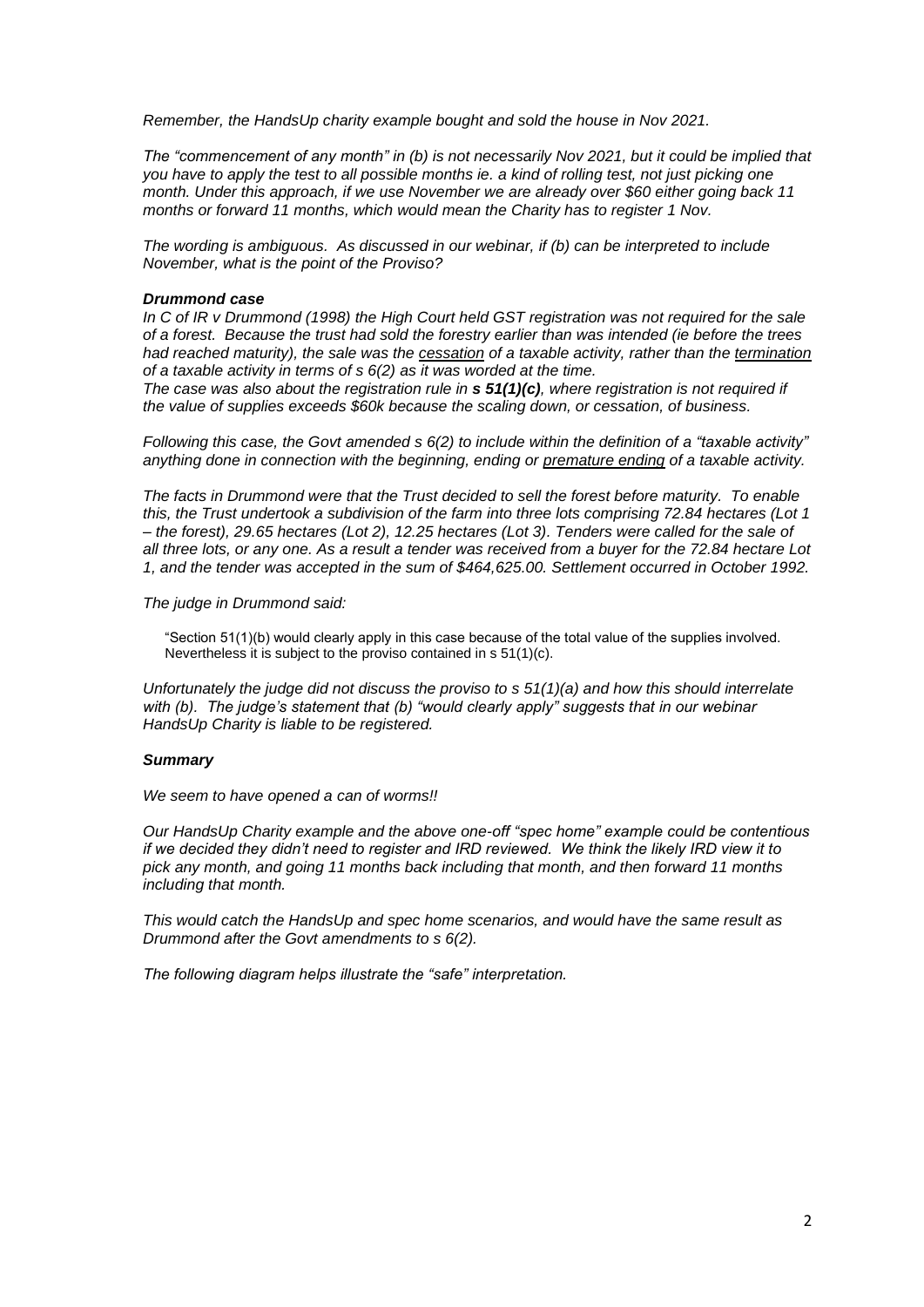

*Say HandsUp had taxable supplies of \$4,000 per month, then in Nov 2021 had a spike of \$20,000. Total supplies are \$64,000. However it expects its revenue over the next 11 months to drop to \$3,500 per month. Therefore the supplies from Nov 2021 plus 11 months is \$58,500. HandsUp is not required to register in Nov 2021 when it hit \$64k as the proviso relieves it from registering, and it satisfies para (b) by remaining under \$60k for the following 11 months.*

Q: With regards to the Forestry example (GST one off supply) wouldn't it be better to ask for one large payment instead of several payments over a few months?

*A: Agreed, if possible. But also note our comments for the question above.*

Q: With the Charitable Trust Charity Auction, are the donated items being auctioned not GST exempt (ie donated goods), therefore no GST Outputs to account for?

*A: Good question. Section 14(1)(b) includes as an exempt supply: "the supply by any nonprofit body of any donated goods and services". In the webinar example the house was not donated by the builder. The HandsUp charity purchased it from the builder (at a discounted cost) and then on-sold it.*

Q: Are Covid-19 Payments considered one-off spike?

*A: When Covid-19 began and the Government commenced its subsidy program, it introduced legislation to exempt the Covid-19 grants from GST. Therefore they do not impact on the \$60k registration threshold as they are exempt from GST.*

## **Interest denial, bright-line, rollover etc**

Link for the report: **Special report on interest limitation and additional bright-line rules** released 31 March 2022 (212 pages!!) **Glorio**

<https://taxpolicy.ird.govt.nz/publications/2022/2022-sr-interest-limitation-bright-line-changes>

Original Supplementary Order paper some of which remains unchanged and on which the October 2021 webinar was based.

<https://taxpolicy.ird.govt.nz/publications/2021/2021-commentary-sop-argrm-bill>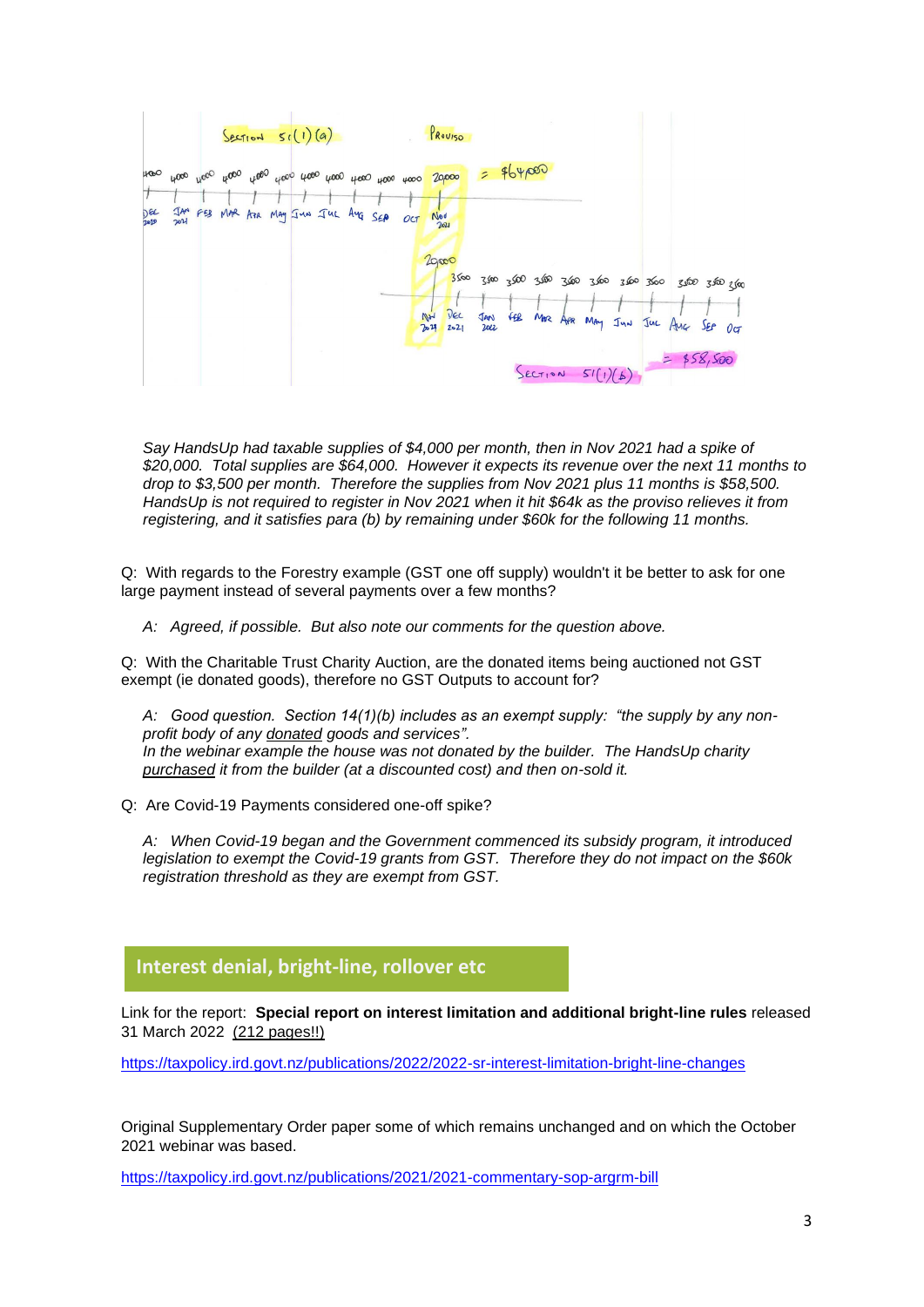Q: On developer / build criteria: Converting a garage or other separate outbuilding into a self-contained legal residential dwelling - the developer exemption allows deductions on [the whole property?] during development, and then the newly CCC'd outbuilding is now a new build and so a full interest claim on the cost of developing, and a partial for the underlying land?

*A: No, the developer exemption refers to "the extent" the development is creating new build land so an apportionment will be required.* 

Q: Sub-question: Assuming acquired 1/4/21, what happens to bright line, is this now 5 years for the whole property as it comprises some portion of new build land? Or a nasty mixture of 5 and 10 years?

*A: Correct on the nasty – it's an apportionment of 10 for non new build and 5 for new build*

*A:* Q: I was wondering regarding the transfer of residential investment LTC shares into a trust - not explicitly included in the rollover provisions, but could it not be argued that the intention was to "look through" to the underlying shareholders? Or still safer to use the relationship property transfer to trust?

*A: You are correct to wonder about this as if an LTC was a true look through for income tax purposes (which was the original purpose of the whole legislation) then yes it would work. IRD agree it is a look through for*  portfolios of rental property in the name of an owner and LTC but in other situations they argue differently. *Given they are legislating that rollover applies from the LTC to the owner they are arguing in this case they are not already one and the same. I think this actually conflicts with their argument that you can portfolio between owner and LTC. I wouldn't risk it but maybe there is an argument to be had if it is a fait accompli when you find out about it!*

Q: And yet IRD continue to challenge interest claims on new builds from time to time, ie during the build process.

*A: Yes – left- and right-hand syndrome – very frustrating*

Q: I'm interested in how to do the journals to balance the loan and where the interest is supposed to vanish to?

*A: Good question. They are expecting everyone to do a tax adjustment or below the line non deductible. Interesting point here. For a standard company the interest will be a non-deductible expense which will reduce retained earnings and create excess ICs. On a wind up there won't be any additional tax on that denied interest if the shareholder is on a high tax rate. Minor comfort*

Q: So, if you move two old houses onto two newly subdivided sections?

*A: This would qualify for the developer's exemption before the CCC and the new build after the CCC.*

Q: Slide #26 says ring fencing doesn't apply to mixed use property, does this extend to losses on BNB property rentals that are mixed use assets? (e.g., beach house).

*A: Yes, correct and this is because MUA has its own ringfencing rules i.e., the revenue from 3rd parties must be more than 2% of the market value of the property at the end of the year otherwise the loss is ringfenced. This may still be relevant if it is repairs that cause the loss.*

Q: Re slide 26 Airbnb and serviced apartments therefore defined as residential. Is the income for these still "commercial" for GST purposes? If so, sounds a bit mean?

*A: Yes, it is subject to GST as it isnt someone's principal place of residence. Another definition for residential property that is inconsistent (correct it is mean!)*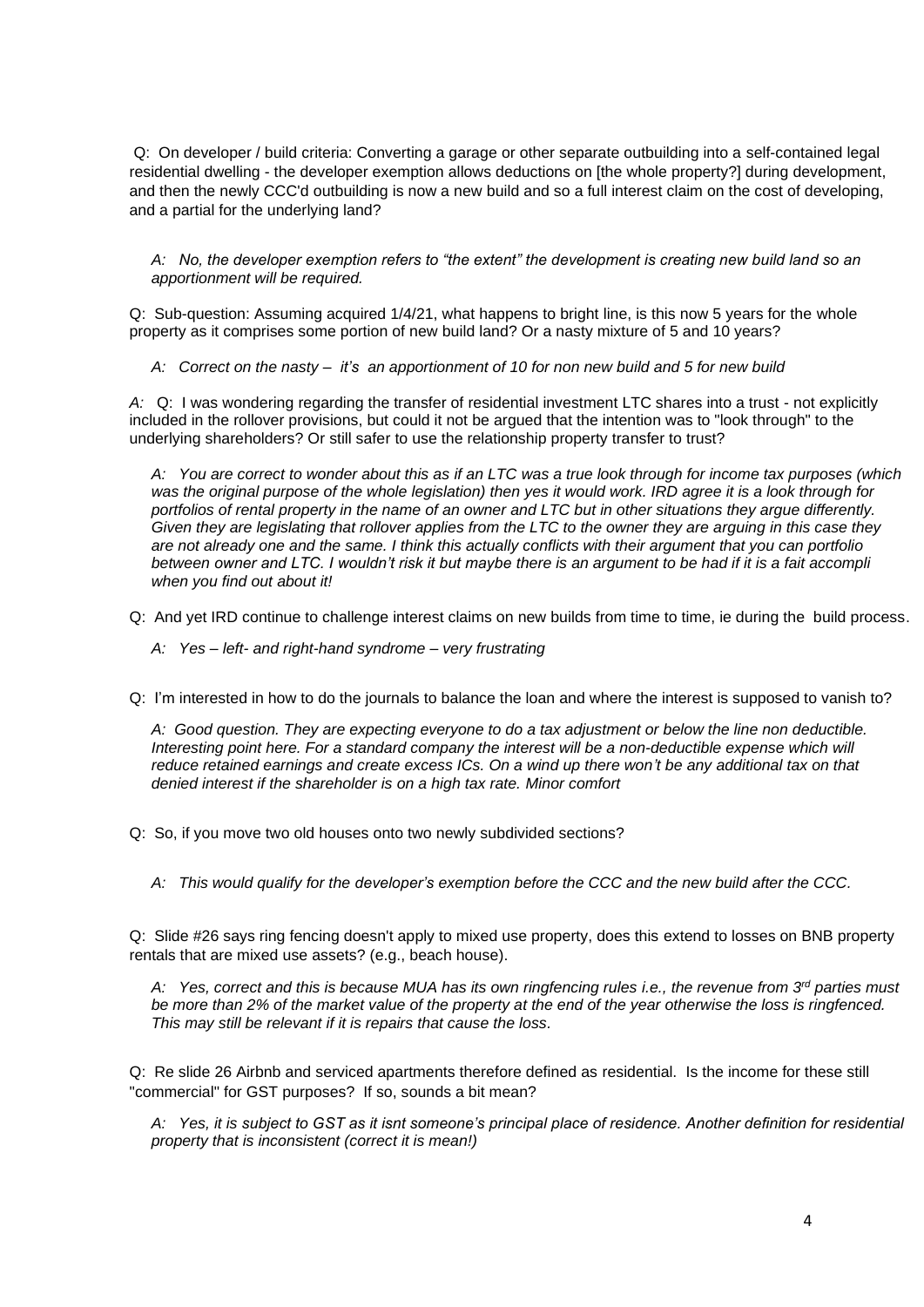Q: For the highwater calc, are shares at MV counted?

*A: I think you are referring to the "stacking method". This is the relevant portion of the legislation and it would be allowed property:*

**"**For the purpose of **subsection (1)(b)**, the notional loan principal is calculated using the following formula, treating a negative amount as zero:

outstanding borrowings − allowed property.

# *Definition of items in formula*

(3)

In the formula in **subsection (2)**,—

(a)**outstanding borrowings** is the principal of the underlying loan, determined as at 26 March 2021, to the extent to which it is for both disallowed residential property and property that is **allowed property** described in **paragraph (b)**:

(b)**allowed property** is the total of—

- (i) the value of the person's assets, determined as at 26 March 2021, that is not disallowed residential property, but ignoring assets that are not used in deriving assessable income; and
- (ii) to the extent to which the person's assets are disallowed residential property described in **section DH 4**, the value of those assets, determined as at 26 March 2021.

Q: Question on interest denial please. If an LTC owns an existing residential rental with a mortgage. They wish to add an extra bedroom and bathroom this portion will be a new build, financed via a new bank loan. Can the LTC claim interest on the new build portion of the loan?

*A: Unfortunately, no. It could well need a CCC but because it does not include a new kitchen and separate entrance way. IRD also make the commented that for one house divided in two to both constitute new builds would require a fire wall…. not sure you could even have a connecting door in a firewall when I think about it.* 

Q: Developer - what is the definition of "commence" - after the plans have drafted up or drawing up the plans?

*A: The following is an example from the Special report:*

*"Example 28: Undertaking or scheme*

*Brooke owns and manages ten residential rental properties. She also owns a large section of land that she decides to subdivide and build five additional townhouses on. She plans to sell the townhouses. The development exemption begins when Brooke's undertaking or scheme to subdivide the land begins. For example, it may start once Brooke engages a company to survey the land and prepare the subdivision plan. When an undertaking or scheme begins will depend on the facts of each case. Fact variation: Subdivision with no intention to create new build land*

*Assume the same facts, except that Brooke decides to subdivide the large section of land but has no intention of creating new build land herself. After she subdivides the section, Brooke sells it to a property developer. The development exemption does not apply to the land because Brooke subdivided the land without an intention to create new build land."*

*They are applying the same test that is used for the commencement subdivisions. Case law states it is the first "overt" act which is referring to something that shows the scheme has gone beyond the point of just contemplating it i.e., putting the plan in motion*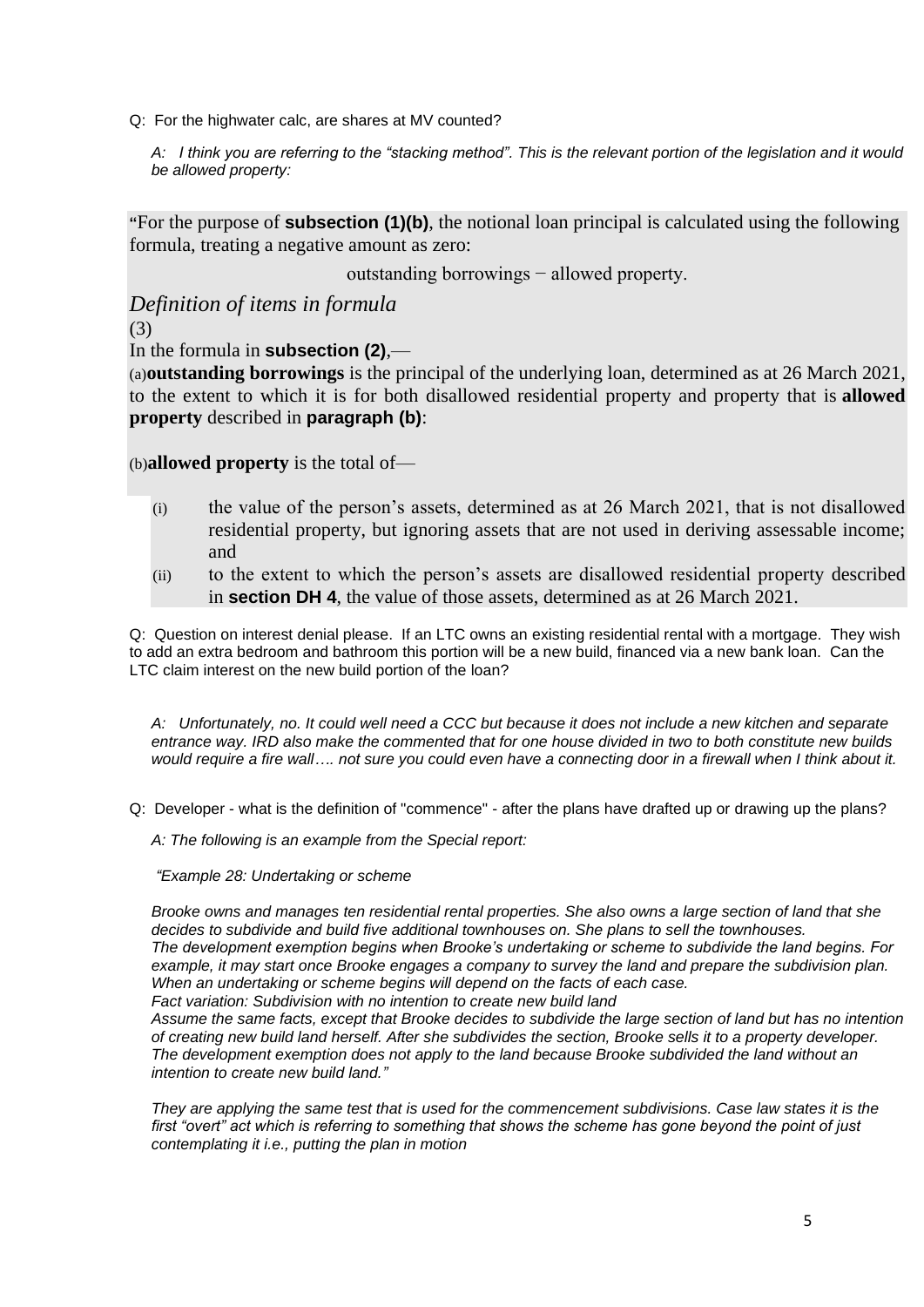Q: So, if a client has Overseas rental properties with foreign loans, properties purchased prior to 27/3/2021, there is no interest deduction at all.

*A: As the interest denial rules don't apply to overseas property that will still be ok. This is aimed at NZ houses financed from offshore. They say because it's too complicated due to the exchange fluctuation. Good news is, if there is a gain on that it won't be taxable either*

Q: Does the interest denial apply if the property purchased prior to 27 March 2021 but settled on 8 April 2022 which the loan was drawn down on 8 April 2022?

*A: If the person has the first interest in the land prior to 27 March 2021 (signed contract) and doesn't nominate a new entity to settle after this loan will be subject to the phase out*

Q: What happens with a residential home when the owners go overseas to work for a few years and rent out their house while they're away then come back to live in the house?

*A: If it's less than 12 consecutive months you ignore it but if it's over 12 consecutive months you have to apportion. Eg. own for 8 years but absent for 2 years = ¼ taxable*

Q: Can they claim interest under the new rules from the time they start renting out if applicable? Are they caught under the Bright line rules? Is there a difference if they come back and sell or come back in live in the property for a few years?

*A: If this was a new build and was rented at some point the interest would be deductible. For bright-line only if absent from the property for more than 12 consecutive months. It doesn't matter whether the live in it or not after the 12 consecutive months is exceeded provided, they lived in it before the absence started*

Q: Julie discussed the change of use rules for brightline. She mentioned that the construction period wouldn't be included in the 12 months absence when calculating the main home exemption. Does this rule now apply to properties purchased prior to 27 March 2021 when calculating the main home exclusion? They are subject to the predominant and most of the time rules which is effectively 50% of time and area. If the construction time for the house build wasn't included, then this would mean more people would meet the main home exemption on any main home they built in recent years.

*A: Unfortunately, no this is only specific to the new main home definition.* 

Q: I'm just a bit confused about slides 25 & 28 where one has an exclusion for interest denial but other no exclusion. If you have a house, say 50% is solely used for Airbnb and 50% is for personal dwelling, does this fall under the exclusion under slide 25? Maybe you could clarify the differences between the two in the next webinar. Is predominate test meaning more than 50% main home or is it more than 50% Airbnb use?

#### **Slide 25**

#### *Exclusions -Same for all three*:

•Partial use of own **home** so long as meet the predominate test (e.g., flats mates or airbnb)

*A: So, this point is considering where it is actually inside the home. I.e a bedroom(s) and could even be separate bathroom and kitchen so long as it's in the home and the homeowner has free access to it when it isn't airbnb or in the case of flatmates the area of the home less the area the owner doesn't have access to (flatmates bedrooms) is more than 50%, then the main home exemption overrides all 3 rules. Not sure if you recall but in the December 2021 webinar I talked about "flatmates" and that IRD were fine with a deduction for more than 50% of the costs being claimed for flatmates on the basis that for the main home the whole of the shared area was part of the owner's main home percentage as opposed to just the percentage used to calculate what was deductible. Quite concessional in my view but I have it in writing from the Chief Tax Counsel in relation to a specific case with a house where the owner had 3 and ½ flatmates (his girlfriend paid rent for her half of the bedroom). The deductible percentage was greater than 50% but no ringfencing was required because the owner's bedroom plus the shared areas together exceeded 50% and therefore it met the main home criteria. I have checked the example in the special report and it doesn't contradict this but*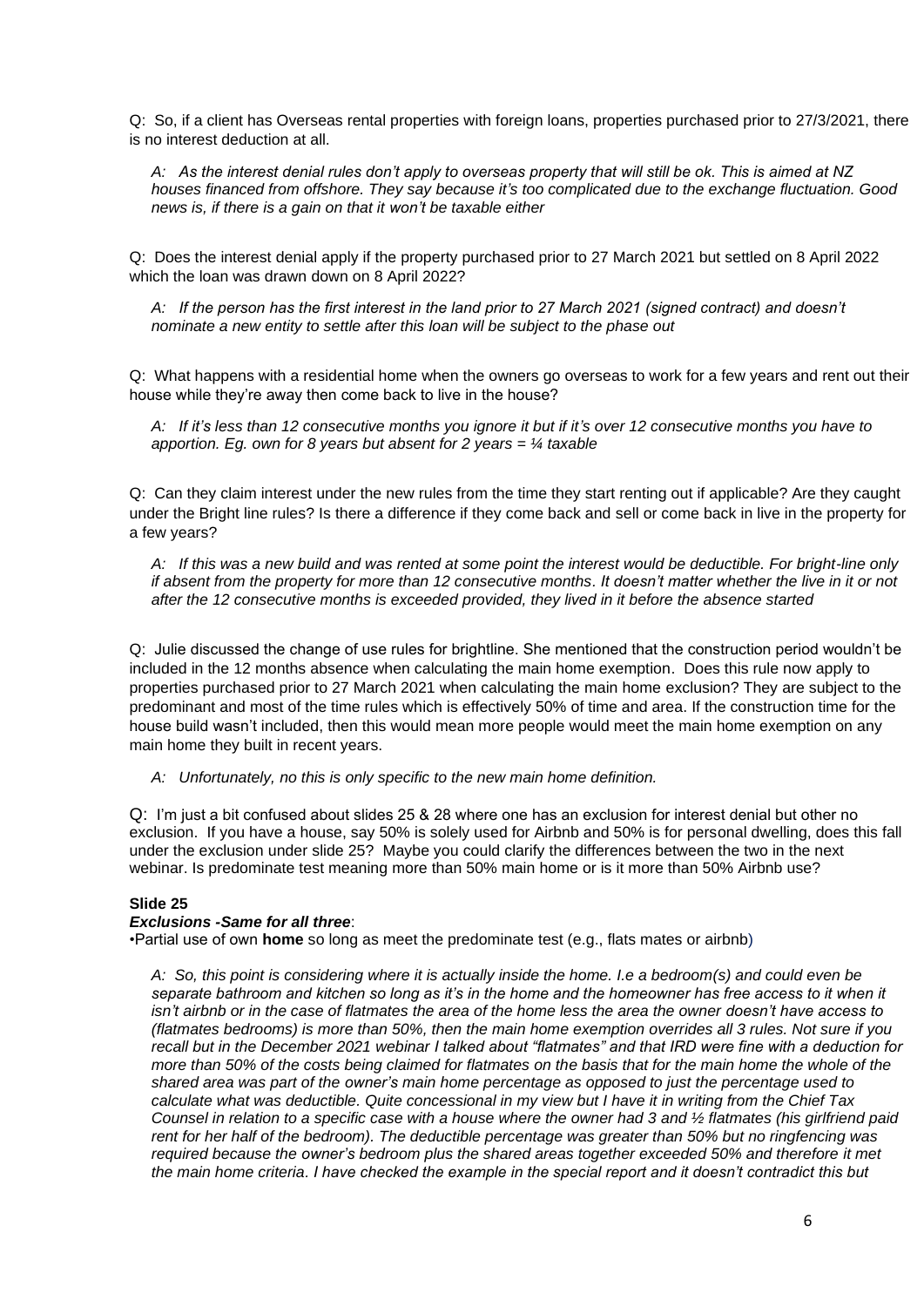*unfortunately in the case they use the owners exclusive use areas are more than 50%. Taxpayers are entitled to rely on statements in writing from the Chief Tax Counsel and woe betide an auditor who tried to argue with this.*

#### **Slide 28**

Bright-line doesn't apply to **minor residence/abode on main home** if predominately main home for entire brightline period but interest denial does apply. Ring fencing doesn't apply if more than 50% of land is main home for most of the year.

A*: In this one I am talking about a separate minor dwelling that is a minor part of the main home land but is a separate structure. So long as the main home land is more than 50% of the total no brightline or ringfencing applies but interest denial does apply. This is a paragraph from the "Special report on interest limitation and additional bright-line rules – 31 March 2022" that elaborates further.*

*"Where there are multiple residential properties on the same parcel of land (for example, a self-contained flat or cottage, sometimes advertised as "home and income"), only the property used by the owner as the main home qualifies for the main home exception. Thus, the carve-out from DRP only applies to the part that is the main home. Other self-contained units on the same title are DRP and subject to interest limitation under new subpart DH. This is the same result as if the multiple units or properties were on separate legal titles"*

Q: Question on the "excluded from all 3" of the big residential tax sections, in the case of flatmates. You've said this is excluded from all 3, but what about where the private portion of the home is less than 50% (ie, 5-bedroom house, single owner occupant, with 4x couples staying in the other rooms). - The ringfencing specifically with the 50% of land is main home requirement (as per the main/minor dwelling problems)

*A: Please see above*

Q: In regards to the interest denial rules and exclusions, partial use of own home is excluded so long as the predominant test is met. What is that test? Example: dwelling with BNB attached. House is 75% and BNB 25%, can 25% interest continue to be claimed?

*A: Another good question. It's clear if it was separate, it wouldn't be (as above). It's also clear if it was just part of the overall home, it would be i.e., bedrooms that the homeowner has direct access to when it's not used. Best answer is if the BNB attached is attached but separated from the dwelling in terms of no connecting entrance i.e., you have to go outside to get in it, it would not qualify but otherwise would. A fine line here and I think a similar issue comes up with new build i.e., when do you get to include the whole of the existing building as a new build and only a part.*

## **LTC and FBT**

Q: Can you please confirm that for an ordinary company travel to and from work is not personal travel. If a log **Glorio**book was kept under the new rules would the home to work travel be work travel. Same if privately owned and reimbursed is home to work business travel?

*A: It is for any entity unless the vehicle is a work-related vehicle i.e., prominently and permanently sign written.*

Q: What if one of William's children under 16 years old working part-time for the LTC? Is it subject to FBT?

*A: Not if William owns a share but yes if William doesn't own any. Remember though if there's no FBT, private expenditure won't be deductible so only important for vehicles where FBT gives a better result and the other benefits exemption where you can claim the expense and not have FBT.*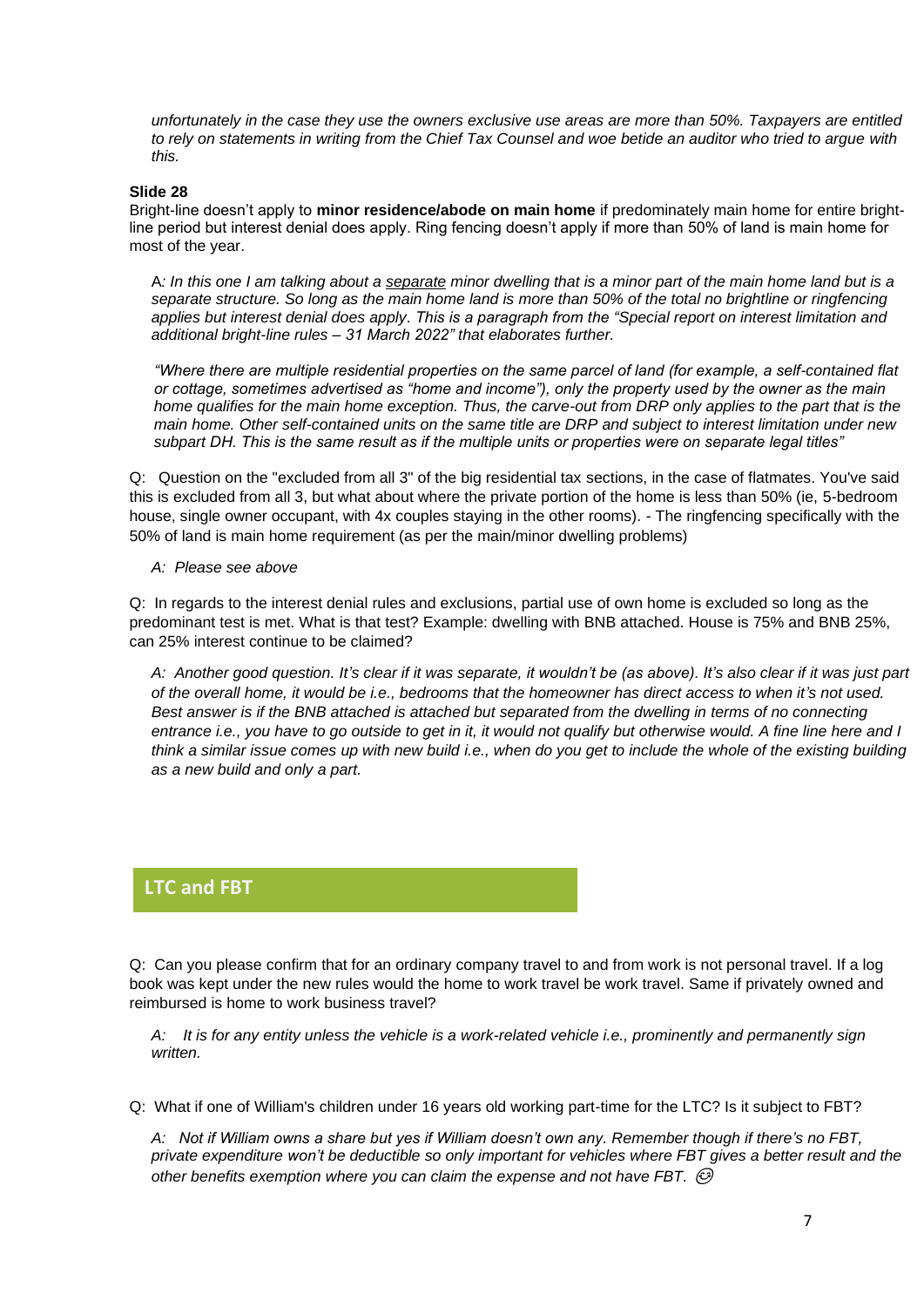## **Ex gratia payment on employees death**

Q: Does Briteway need to file the wage with IRD or just pay the gross wage out to his spouse/partner? **Glorio**

*A: No need to file anything with IRD. The payment is not taxable. The gross payment of \$45k is simply paid to the spouse.*

## **LTC and exit dividend**

Q: Have you got a template for wording on an excluded dividend? **Glorio**

*A: It is just the standard dividend resolutions and solvency certificates that you use for an ordinary company. All you have to do is delete the reference to imputation credits and RWT. For the dividend statements you just show the amount and somewhere on there put "LTC EXCLUDED DIVIDEND – NOT TAXABLE"*

Q: Who can do a RPA - must go through lawyers?

*A: Yes, only lawyers can prepare an RPA otherwise it won't meet the criteria in the Property (Relationships) Act 1976. An if it doesn't meet the legal criteria, it won't qualify as a relationship agreement for tax purposes (which means you won't get the rollover relief).*

**Error in slide**. Please see slide below – somehow I managed to pick up the wrong date, It should read 27/**3/**20.